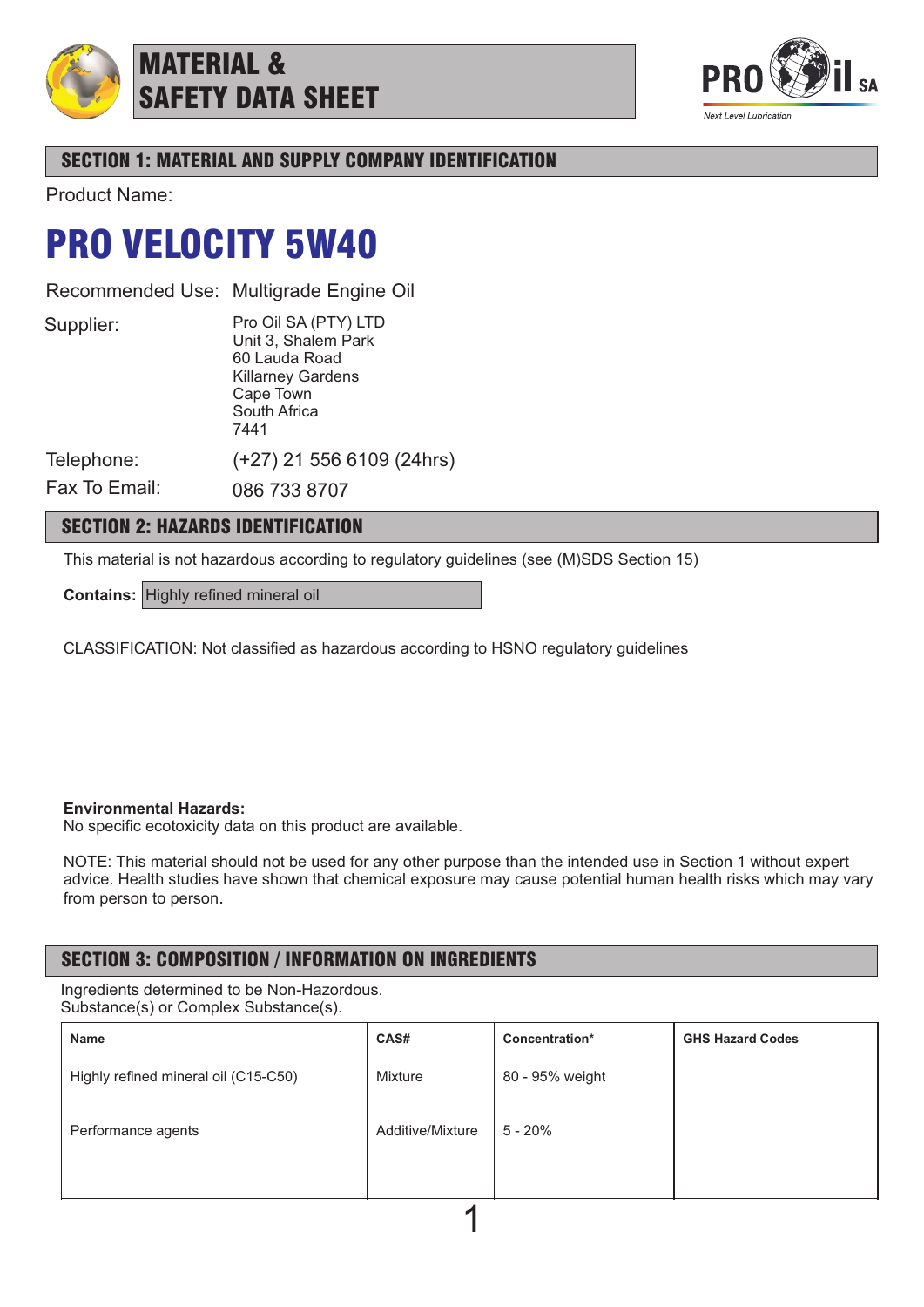

## SECTION 4: FIRST AID MEASURES

### **INHALATION**

Remove from further exposure. For those providing assistance, avoid exposure to yourself or others. Use adequate respiratory protection. If respiratory irritation, dizziness, nausea, or unconsciousness occurs, seek immediate medical assistance. If breathing has stopped, assist ventilation with a mechanical device or use mouth-to-mouth resuscitation.

### **SKIN CONTACT**

Wash contact areas with soap and water. If product is injected into or under the skin, or into any part of the body, regardless of the appearance of the wound or its size, the individual should be evaluated immediately by a physician as a surgical emergency. Even though initial symptoms from high pressure injection may be minimal or absent, early surgical treatment within the first few hours may significantly reduce the ultimate extent of injury.

### **EYE CONTACT**

Flush thoroughly with water. If irritation occurs, get medical assistance.

### **INGESTION**

First aid is normally not required. Seek medical attention if discomfort occurs.

# **NOTE TO PHYSICIAN**

None

## SECTION 5: FIRE FIGHTING MEASURES

### **EXTINGUISHING MEDIA**

**Appropriate Extinguishing Media:** Use water fog, foam, dry chemical or carbon dioxide (CO2) to extinguish flames.

**Inappropriate Extinguishing Media:** Straight streams of water

#### **FIRE FIGHTING**

**Fire Fighting Instructions:** Evacuate area. Prevent run-off from fire control or dilution from entering streams, sewers or drinking water supply. Fire-fighters should use standard protective equipment and in enclosed spaces, self-contained breathing apparatus (SCBA). Use water spray to cool fire exposed surfaces and to protect personnel.

**Hazardous Combustion Products:** Combustible material

## SECTION 6: ACCIDENTAL RELEASE MEASURES

## **NOTIFICATION PROCEDURES**

In the event of a spill or accidental release, notify relevant authorities in accordance with all applicable regulations.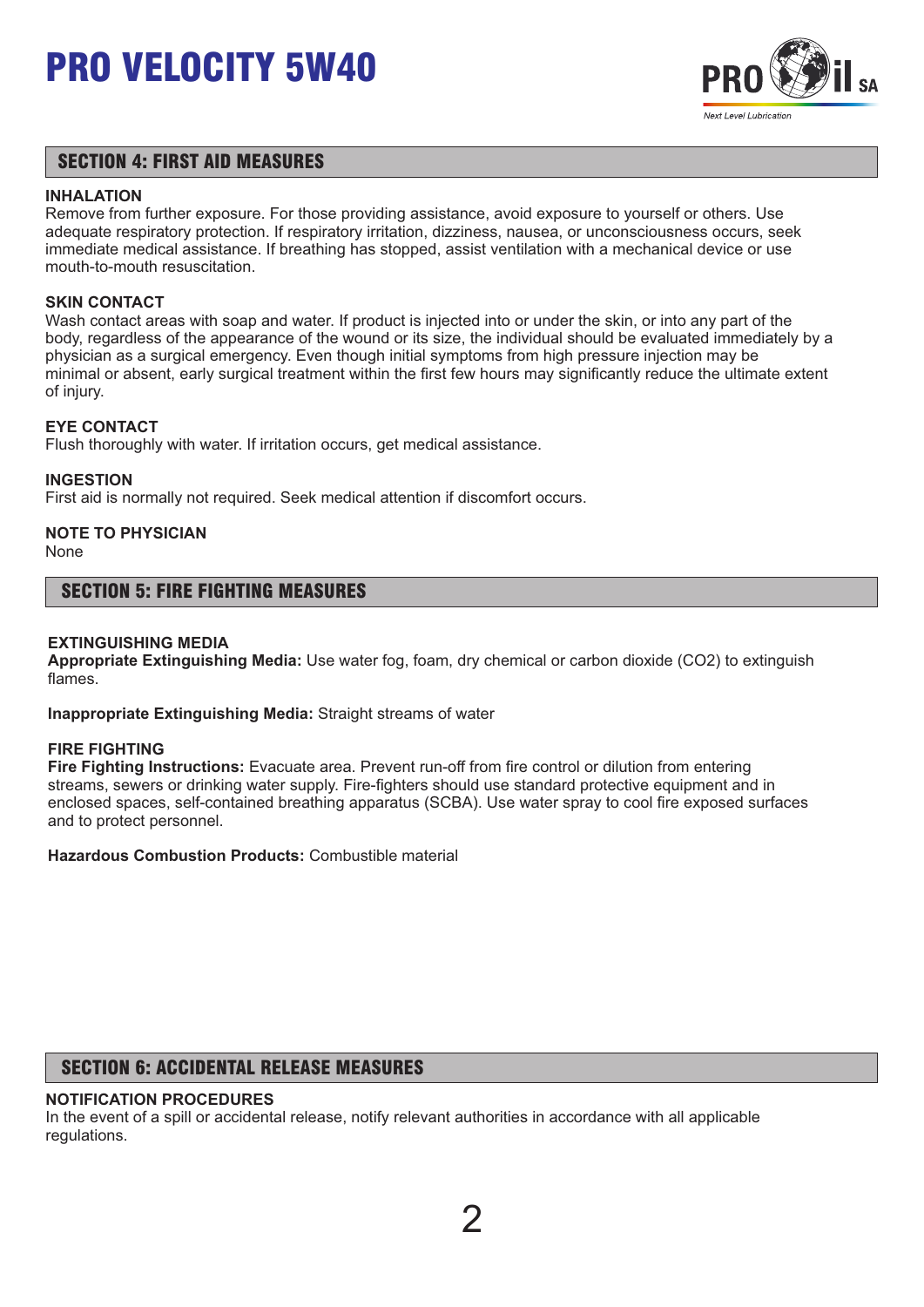

### **PROTECTIVE MEASURES**

Avoid contact with spilled material. See Section 5 for fire fighting information. See the Hazard Identification Section for Significant Hazards. See Section 4 for First Aid Advice. See Section 8 for advice on the minimum requirements for personal protective equipment. Additional protective measures may be necessary, depending on the specific circumstances and/or the expert judgment of the emergency responders.

**For emergency responders:** Respiratory protection: respiratory protection will be necessary only in special cases, e.g., formation of mists. Half-face or full-face respirator with filter(s) for dust/organic vapor or Self Contained Breathing Apparatus (SCBA) can be used depending on the size of spill and potential level of exposure. If the exposure cannot be completely characterized or an oxygen deficient atmosphere is possible or anticipated, SCBA is recommended. Work gloves that are resistant to hydrocarbons are recommended. Gloves made of polyvinyl acetate (PVA) are not water-resistant and are not suitable for emergency use. Chemical goggles are recommended if splashes or contact with eyes is possible. Small spills: normal antistatic work clothes are usually adequate. Large spills: full body suit of chemical resistant, antistatic material is recommended.

### **SPILL MANAGEMENT**

**Land Spill:** Stop leak if you can do so without risk. Recover by pumping or with suitable absorbent.

**Water Spill:** Stop leak if you can do so without risk. Confine the spill immediately with booms. Warn other shipping. Remove from the surface by skimming or with suitable absorbents. Seek the advice of a specialist before using dispersants.

Water spill and land spill recommendations are based on the most likely spill scenario for this material; however, geographic conditions, wind, temperature, (and in the case of a water spill) wave and current direction and speed may greatly influence the appropriate action to be taken. For this reason, local experts should be consulted. Note: Local regulations may prescribe or limit action to be taken.

#### **ENVIRONMENTAL PRECAUTIONS**

**Large Spills:** Dyke far ahead of liquid spill for later recovery and disposal. Prevent entry into waterways, sewers, basements or confined areas.

## SECTION 7: HANDLING AND STORAGE

#### **HANDLING**

Avoid eye contact and repeated or prolonged skin contact. Avoid inhalation of vapour, mist or aerosols.

### **STORAGE**

Store in a cool, dry, well-ventilated place and out of direct sunlight. Store away from foodstuffs. Store away from incompatible materials described in Section 10. Store away from sources of heat and/or ignition. Keep container standing upright. Keep containers closed when not in use - check regularly for leaks.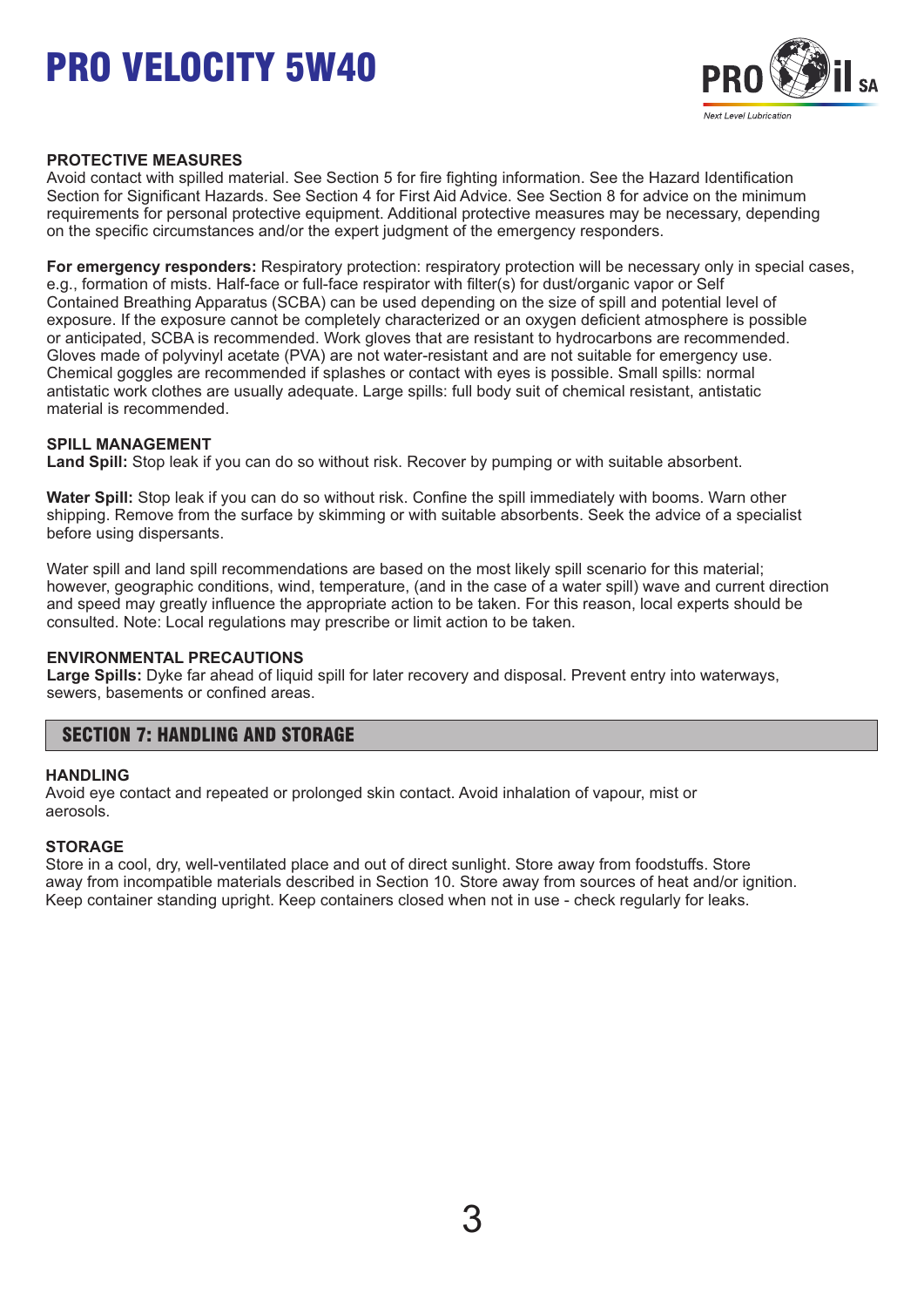

## SECTION 8: EXPOSURE CONTROL / PERSONAL PROTECTION

### GENERAL CONSIDERATIONS:

Consider the potential hazards of this material (see Section 2), applicable exposure limits, job activities, and other substances in the work place when designing engineering controls and selecting personal protective equipment. If engineering controls or work practices are not adequate to prevent exposure to harmful levels of this material, the personal protective equipment listed below is recommended. The user should read and understand all instructions and limitations supplied with the equipment since protection is usually provided for a limited time or under certain circumstances.

### ENGINEERING CONTROLS:

Use in a well-ventilated area.

## **PERSONAL PROTECTIVE EQUIPMENT**

**Eye/Face Protection:** No special eye protection is normally required. Where splashing is possible, wear safety glasses with side shields as a good safety practice.

**Skin Protection:** No special protective clothing is normally required. Where splashing is possible, select protective clothing depending on operations conducted, physical requirements and other substances in the workplace. Suggested materials for protective gloves include: 4H (PE/EVAL), Nitrile Rubber, Silver Shield, Viton.

**Respiratory Protection:** No respiratory protection is normally required. If user operations generate an oil mist, determine if airborne concentrations are below the occupational exposure limit for mineral oil mist. If not, wear an approved respirator that provides adequate protection from the measured concentrations of this material. For air-purifying respirators use a particulate cartridge.

Use a positive pressure air-supplying respirator in circumstances where air-purifying respirators may not provide adequate protection.

Occupational Exposure Limits:

| Component                                          | Country/Agency | TWA                 | STEL              |     | Ceiling Notation |
|----------------------------------------------------|----------------|---------------------|-------------------|-----|------------------|
| Highly refined mineral oil (C15 - C50) ACGIH       |                | $5 \,\mathrm{mq/m}$ | $10 \text{ mg/m}$ | $-$ | $- -$            |
| Highly refined mineral oil (C15 - C50) New Zealand |                | $5 \text{ ma/m}$ 3  | 10 mg/m3          | ——  | $- -$            |

Consult local authorities for appropriate values.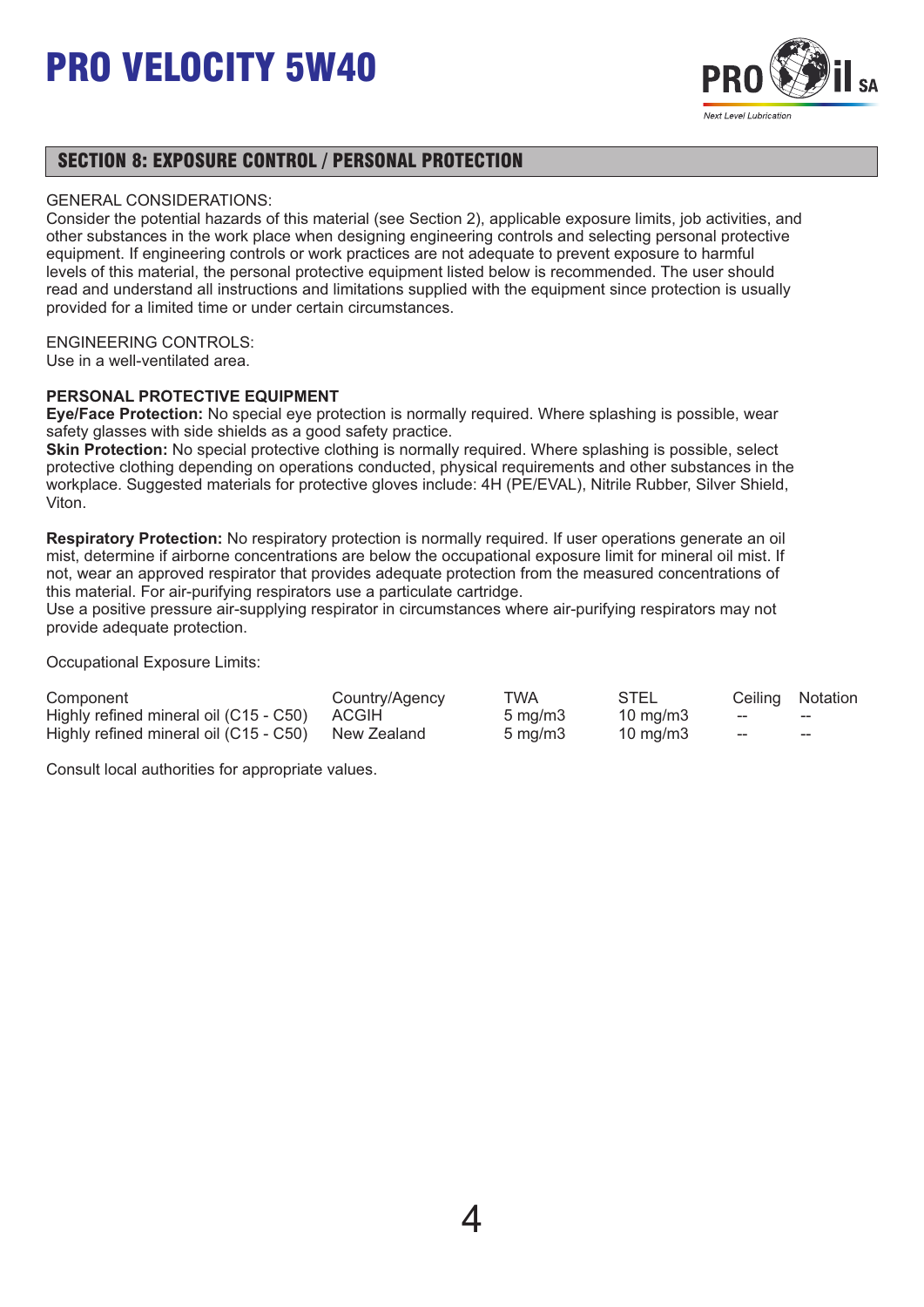

# SECTION 9: PHYSICAL AND CHEMICAL PROPERTIES

**Note: Physical and chemical properties are provided for safety, health and environmental considerations only and may not fully represent product specifications. Contact the Supplier for additional information.**

## **GENERAL INFORMATION**

Physical State: Liquid Colour: Bright / Clear Odour: Petroleum

## **IMPORTANT HEALTH, SAFETY, AND ENVIRONMENTAL INFORMATION**

Relative Density (at 20 °C): 0.852 kg/l Flammability (Solid, Gas): N/A Flash Point: >220°C Flammable Limits (Approximate volume % in air): N/D Autoignition Temperature: N/D Boiling Point / Range: >300°C Vapour Density (Air = 1): N/D Vapour Pressure at 38.7ºC: N/D pH: N/A Solubility in Water: Insoluble in water **Viscosity @ 40 °cSt 96.15 Viscosity @ 100 ° cSt 15.23** Oxidizing Properties: See Hazards Identification Section.

## **OTHER INFORMATION**

Freezing Point: N/D Melting Point: N/A Pour Point: -42 °C

# SECTION 10: STABILITY AND REACTIVITY

STABILITY: Material is stable under normal conditions.

CONDITIONS TO AVOID: Excessive heat. High energy sources of ignition.

INCOMPATIBLE MATERIALS: Strong oxidisers

HAZARDOUS DECOMPOSITION PRODUCTS: Oxides of carbon and nitrogen, smoke and other toxic fumes

POSSIBILITY OF HAZARDOUS REACTIONS: No known hazardous reactions.

# SECTION 11: TOXICOLOGICAL INFORMATION

### **IMMEDIATE HEALTH EFFECTS**

**Eye: Not expected to cause prolonged or significant eye irritation. Eye Irritation: The eye irritation hazard is based on evaluation of data for similar materials or product components.** 

5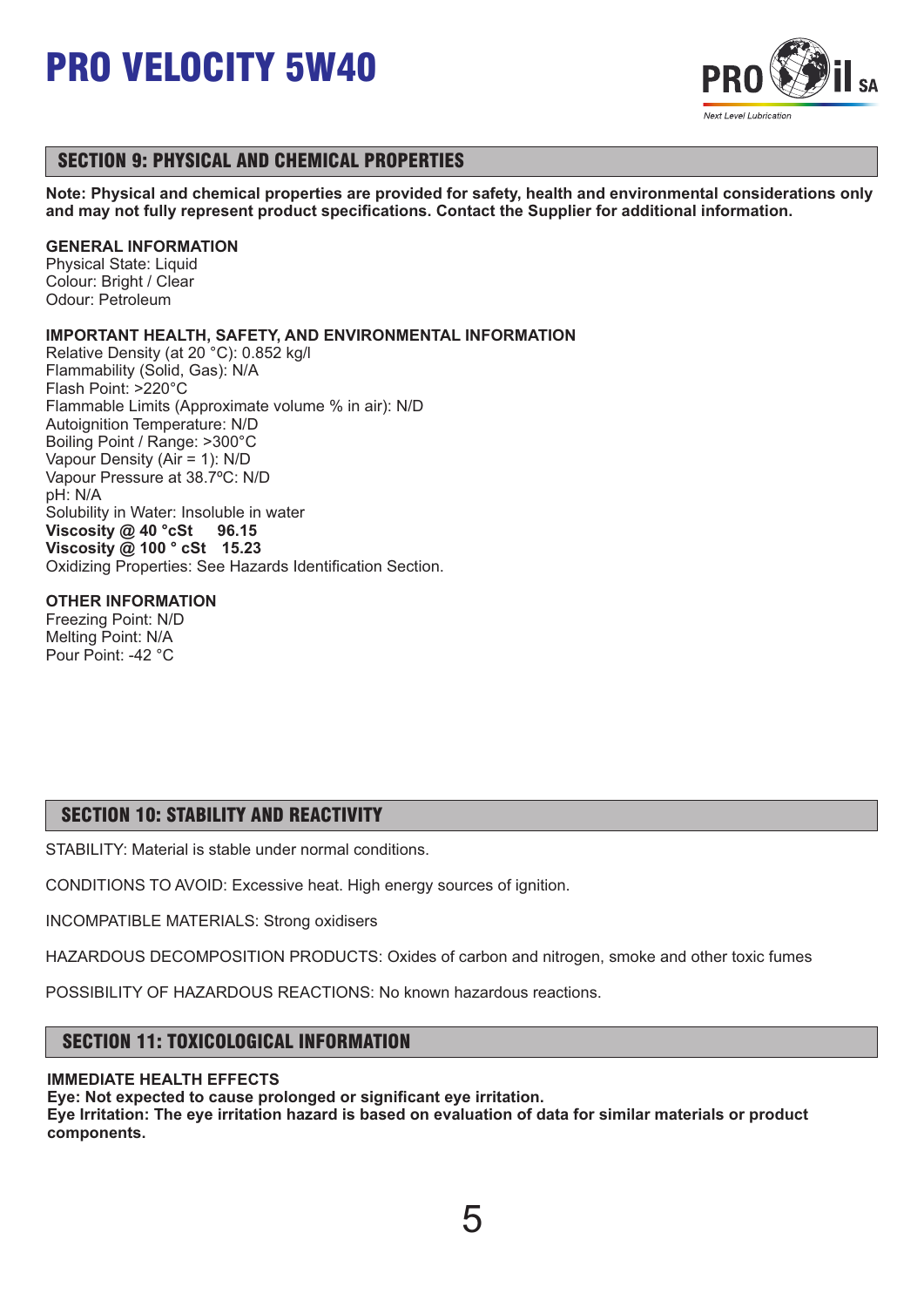

Skin: Contact with the skin is not expected to cause prolonged or significant irritation. Contact with the skin is not expected to cause an allergic skin response. Not expected to be harmful to internal organs if absorbed through the skin. High-Pressure Equipment Information: Accidental high-velocity injection under the skin of materials of this type may result in serious injury. Seek medical attention at once should an accident like this occur. The initial wound at the injection site may not appear to be serious at first; but, if left untreated, could result in disfigurement or amputation of the affected part.

Acute Dermal Toxicity: The acute dermal toxicity hazard is based on evaluation of data for similar materials or product components.

Skin Irritation: The skin irritation hazard is based on evaluation of data for similar materials or product components. Skin Sensitization: The skin sensitization hazard is based on evaluation of data for similar materials or product components.

Ingestion: Not expected to be harmful if swallowed. Acute Oral Toxicity: The acute oral toxicity hazard is based on evaluation of data for similar materials or product components.

Inhalation: Not expected to be harmful if inhaled. Contains a petroleum-based mineral oil. May cause respiratory irritation or other pulmonary effects following prolonged or repeated inhalation of oil mist at airborne levels above the recommended mineral oil mist exposure limit. Symptoms of respiratory irritation may include coughing and difficulty breathing. Acute Inhalation Toxicity: The acute inhalation toxicity hazard is based on evaluation of data for similar materials or product components.

Acute Toxicity Estimate: Not Determined

# SECTION 12: ECOLOGICAL INFORMATION

**ECOTOXICITY** 

This material is not expected to be harmful to aquatic organisms.

The product has not been tested. The statement has been derived from the properties of the individual components.

This material contains one or more components that have a branched alkylphenol impurity that is highly toxic to aquatic organisms (disclosed in Section 3). The components containing the impurity have been tested and are not toxic to aquatic organisms. Therefore the data in Section 3 for the alkylphenol impurity should not be used to classify the product for aquatic toxicity. **MOBILITY** No data available. PERSISTENCE AND DEGRADABILITY This material is not expected to be readily biodegradable. The biodegradability of this material is based on

an evaluation of data for the components or a similar material.

The product has not been tested. The statement has been derived from the properties of the individual

components.

POTENTIAL TO BIOACCUMULATE Bioconcentration Factor: No data available.

Octanol/Water Partition Coefficient: No data available

# SECTION 13: DISPOSAL CONSIDERATIONS

Disposal recommendations based on material as supplied. Disposal must be in accordance with current applicable laws and regulations, and material characteristics at time of disposal.

### **DISPOSAL RECOMMENDATIONS**

The generation of waste should be avoided or minimized wherever possible. Significant quantities of waste product residues should not be disposed of viathe foul sewer but processed in a suitable effluent treatment plant. Dispose of surplus and non-recyclable products via a licensed waste disposal contractor. Disposal of this product, solutions and any by-products should at all times comply with the requirements of environmental protection and waste disposal legislation and any regional local authority requirements. Waste packaging should be recycled. Incineration or landfill should only be considered when recycling is not feasible. This material and its container must be disposed of in a safe way. Care should be taken when handling emptied containers that have not been cleaned or rinsed out.

**Empty Container Warning:** Empty Container Warning (where applicable): Empty containers may contain residue and can be dangerous. Do not attempt to refill or clean containers without proper instructions. Empty drums should be completely drained and safely stored until appropriately reconditioned or disposed. Empty containers should be taken for recycling, recovery, or disposal through suitably qualified or licensed contractor and in accordance with governmental regulations. DO NOT PRESSURISE, CUT, WELD, BRAZE, SOLDER, DRILL, GRIND, OR EXPOSE SUCH CONTAINERS TO HEAT, FLAME, SPARKS, STATIC ELECTRICITY, OR OTHER SOURCES OF IGNITION. THEY MAY EXPLODE AND CAUSE INJURY OR DEATH.